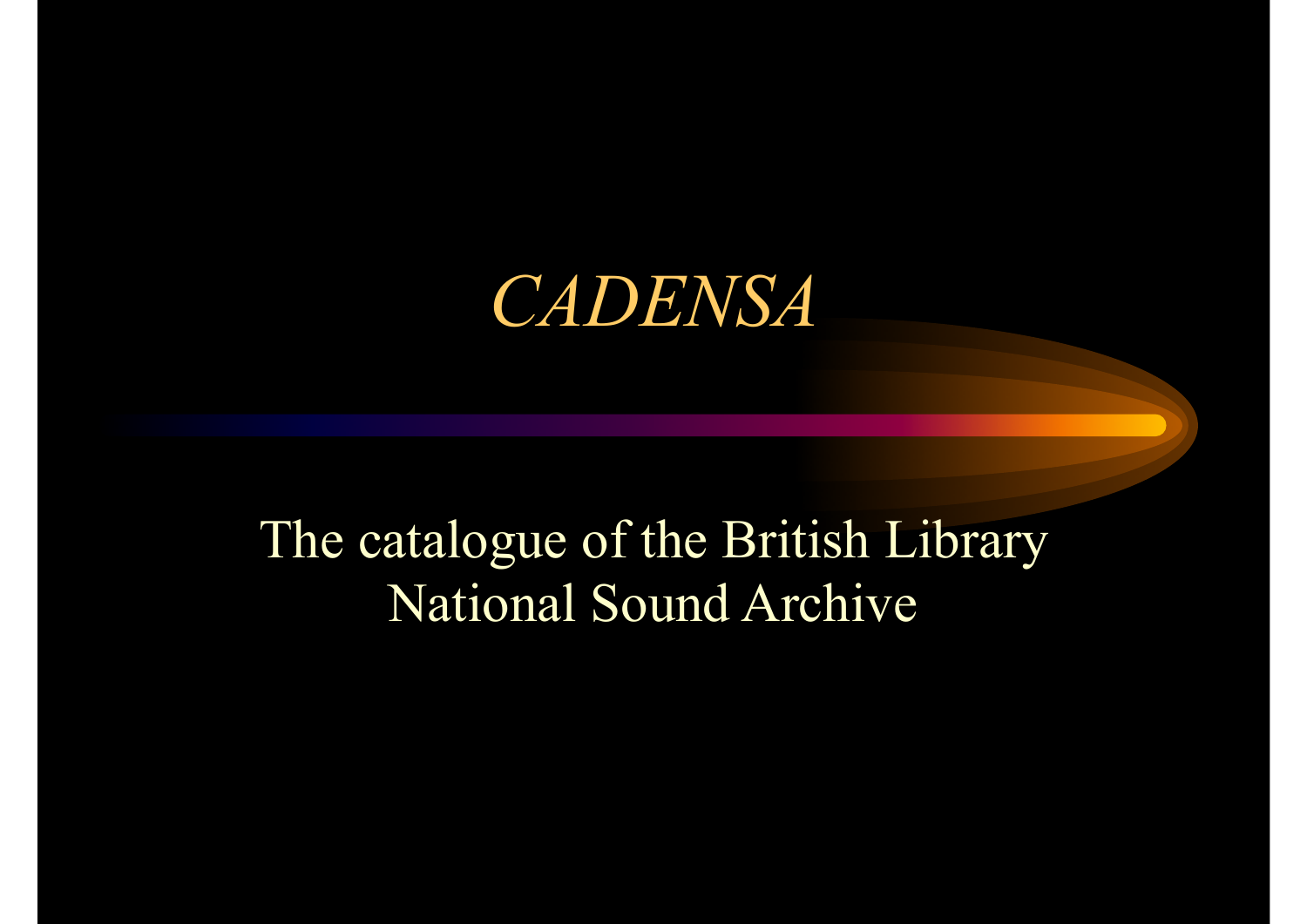*Catalogue History*

- Pink cards
- Card catalogue
- Automated catalogue microfiche
	- Both of these to NSA rules + AACR2 access points
	- All names are equal!
	- Separate fields for recording date and recording place
- Curatorial indexes
- WERM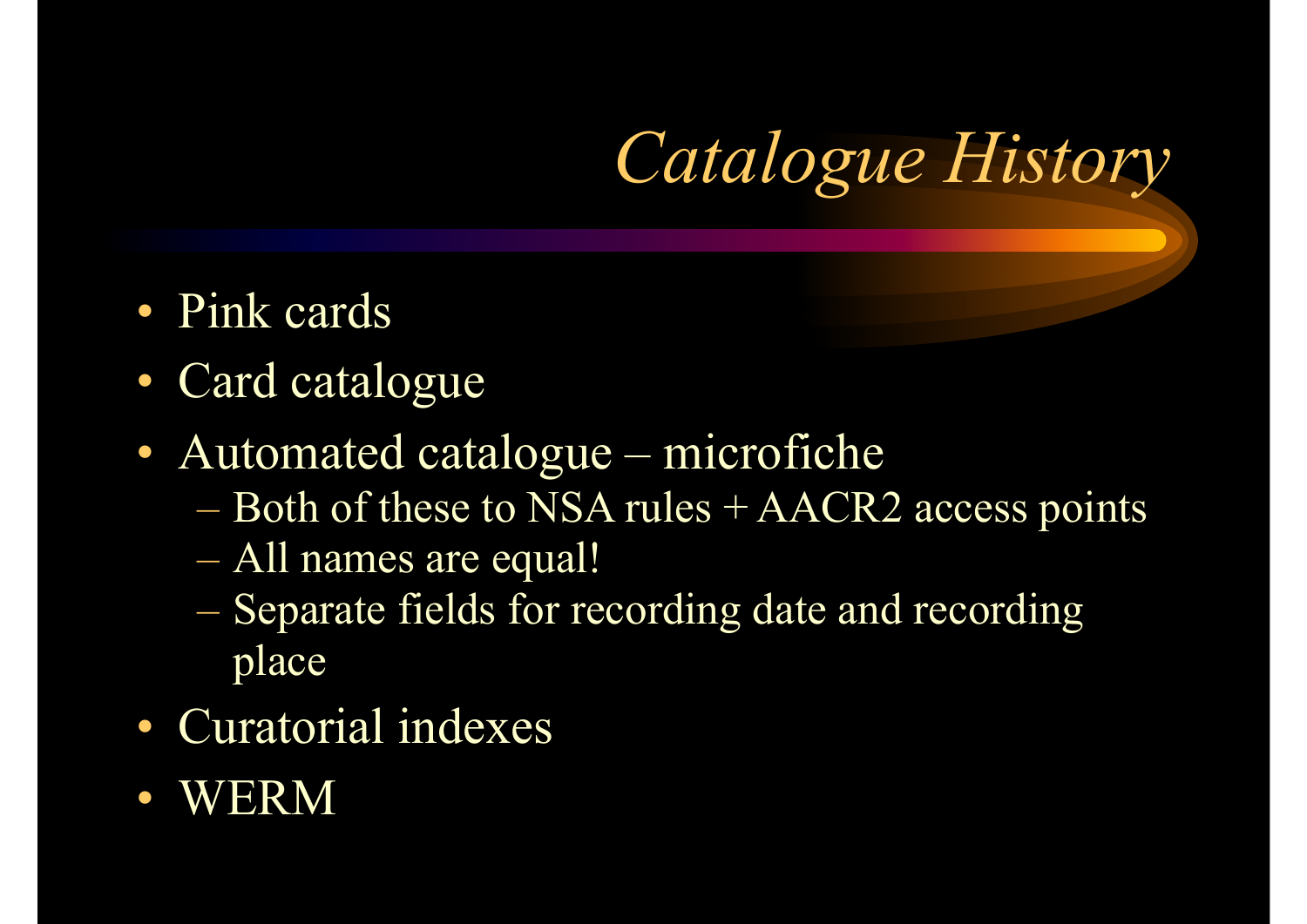## *NSA IT Project*

- Touche Ross consultancy
- Unicorn (Sirsi Corp.) + IBM RS6000
- Stock and conservation management as well as a catalogue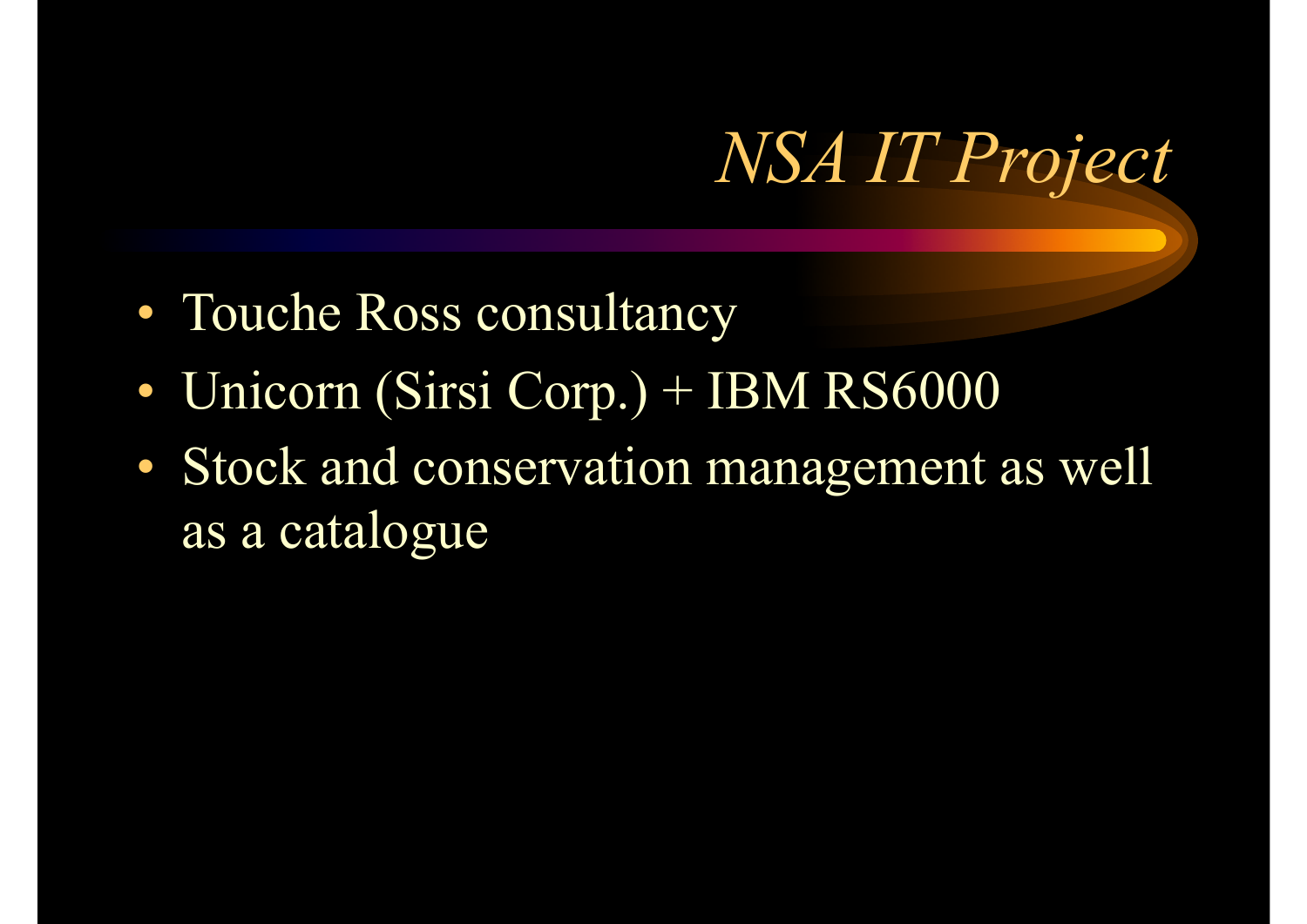## *Data Conversion*

- Problems foreseen but not all
- Keyboarding of very variable quality
- Even problems with automated catalogue
	- Mixed added entries very difficult to allocate to tags
	- Notes fields "lost"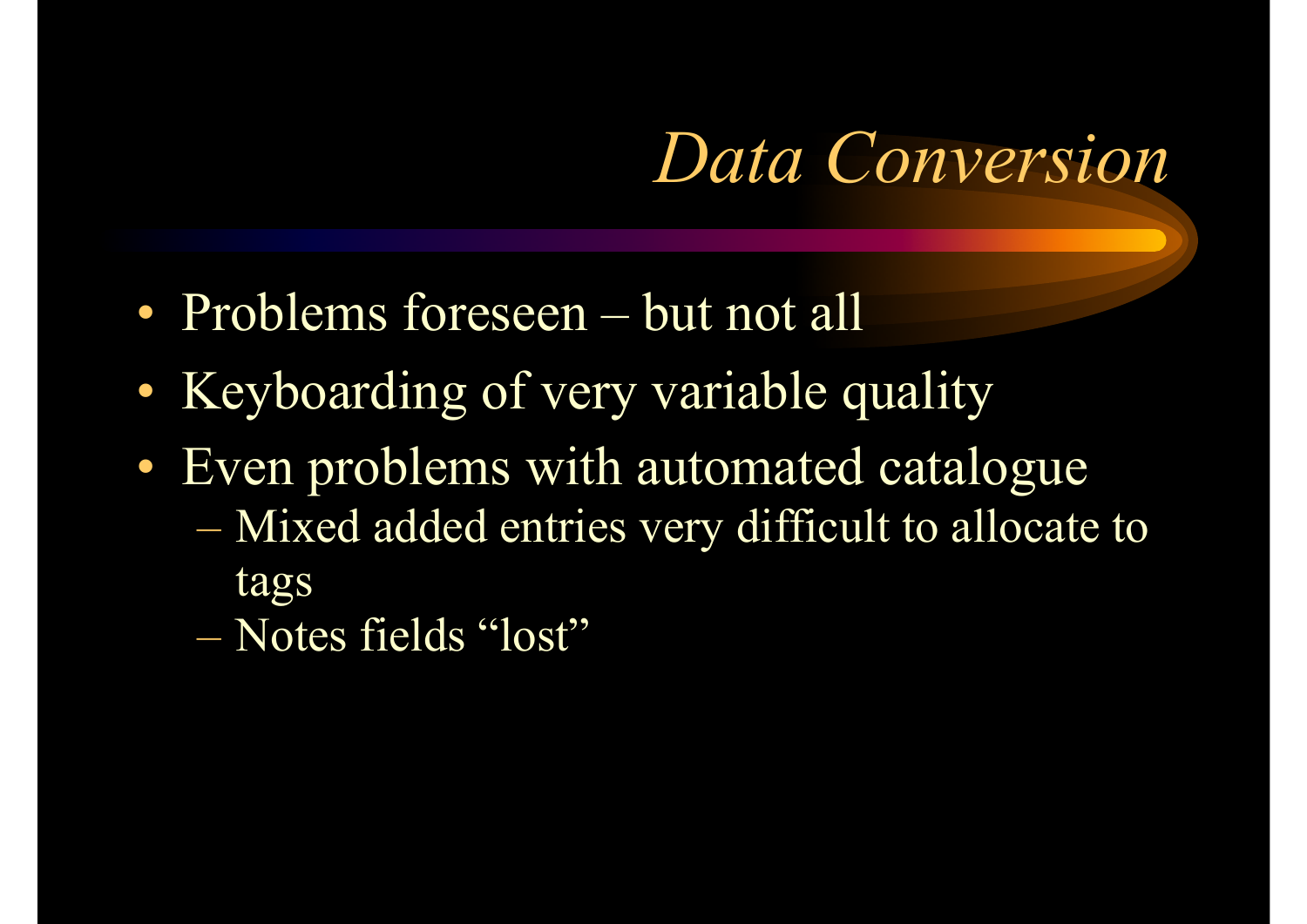### *Additional Data Imports*

- National Discography (MCPS)
- BBC Gramophone Library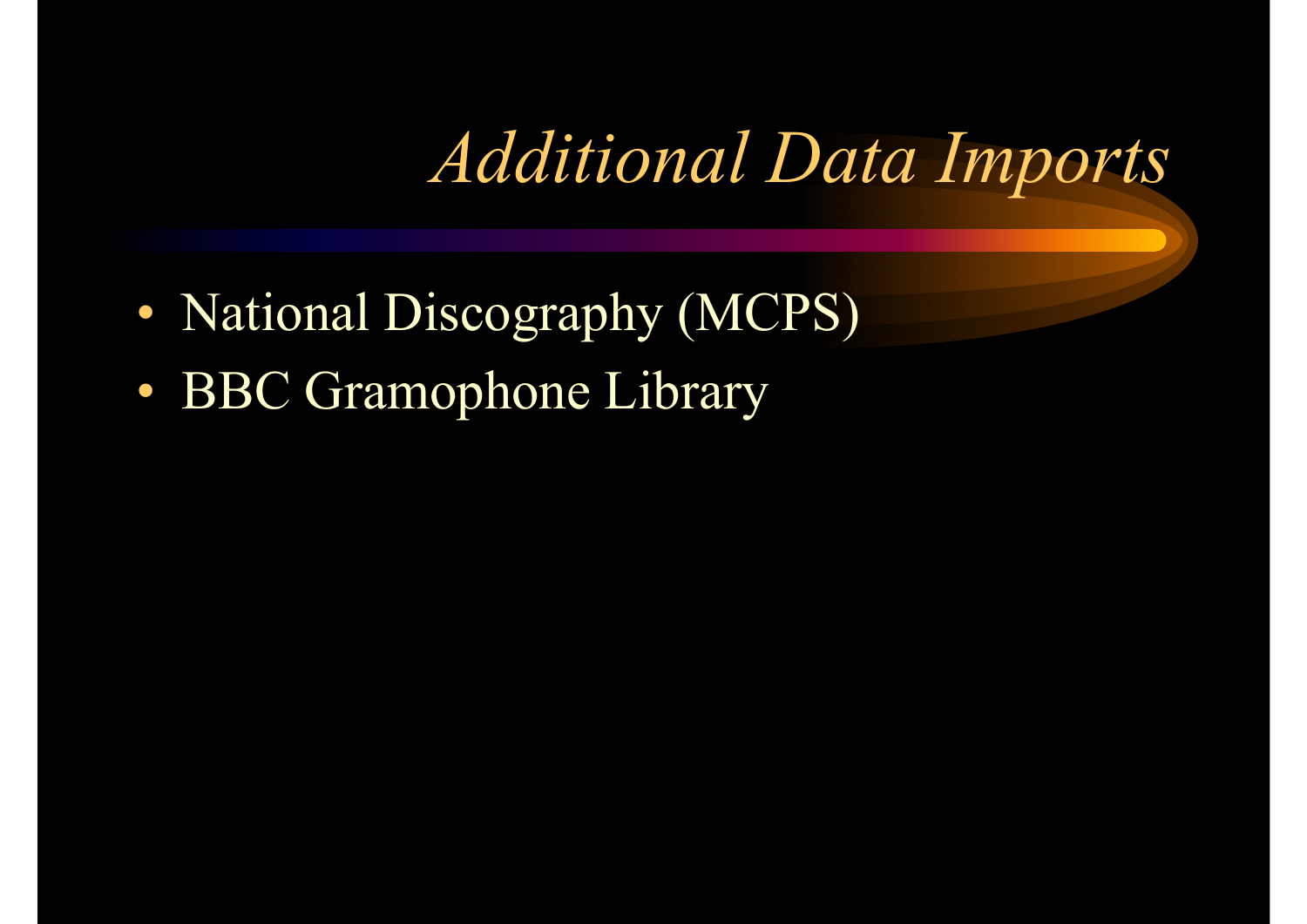# *Catalogue Structure*

- ISAM / BRS
- MARC tags mostly non-standard
- Three "libraries":
	- Work
	- Recording
	- Product (Carrier)
- Link fields:
	- 299 (short title) in Work and Recording
	- 087 (accession number) in Recording and Product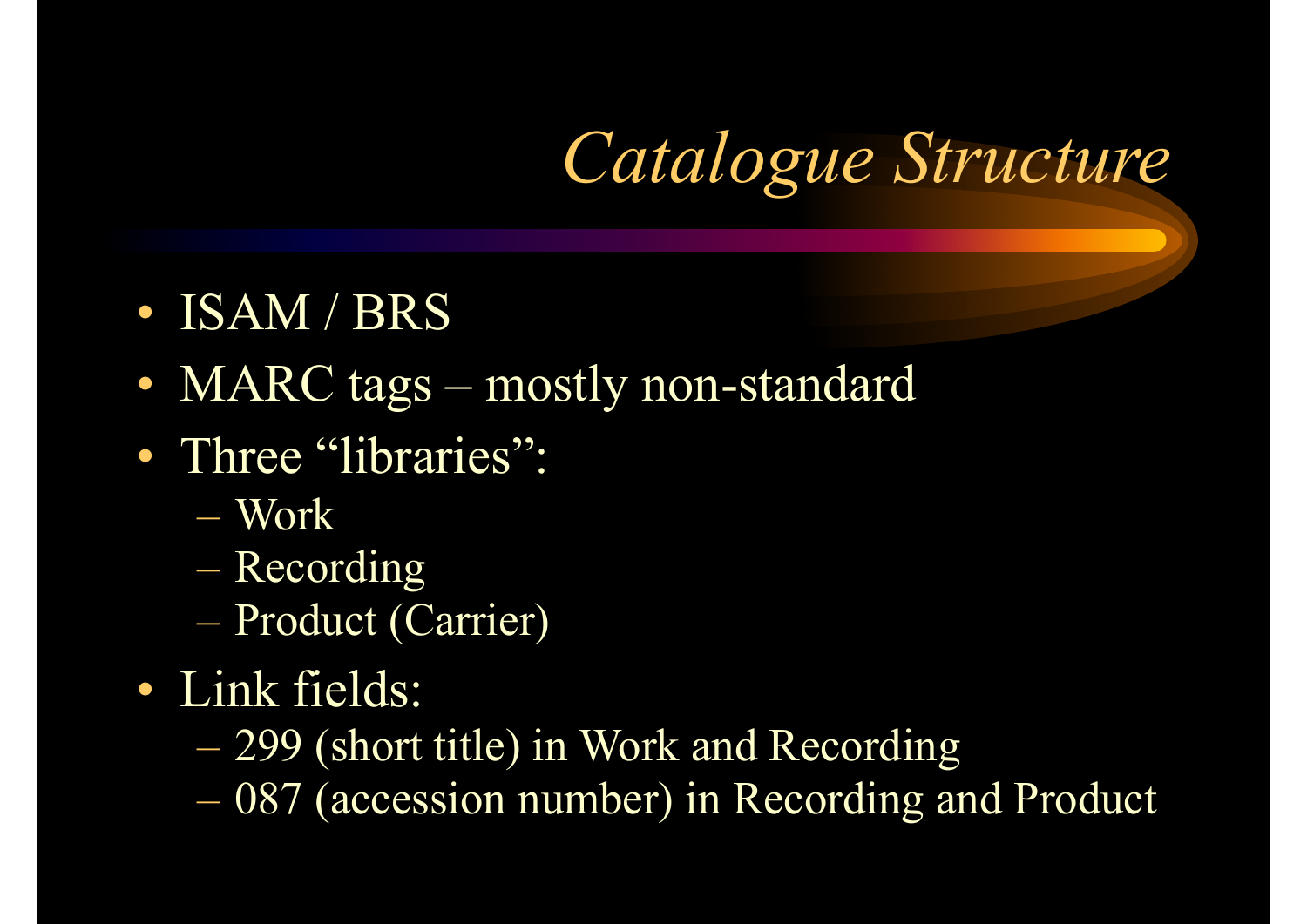# *Using CADENSA*

- Relatively easy to use
- Linking gives great flexibility
- Ability to browse
- Serendipity factor is high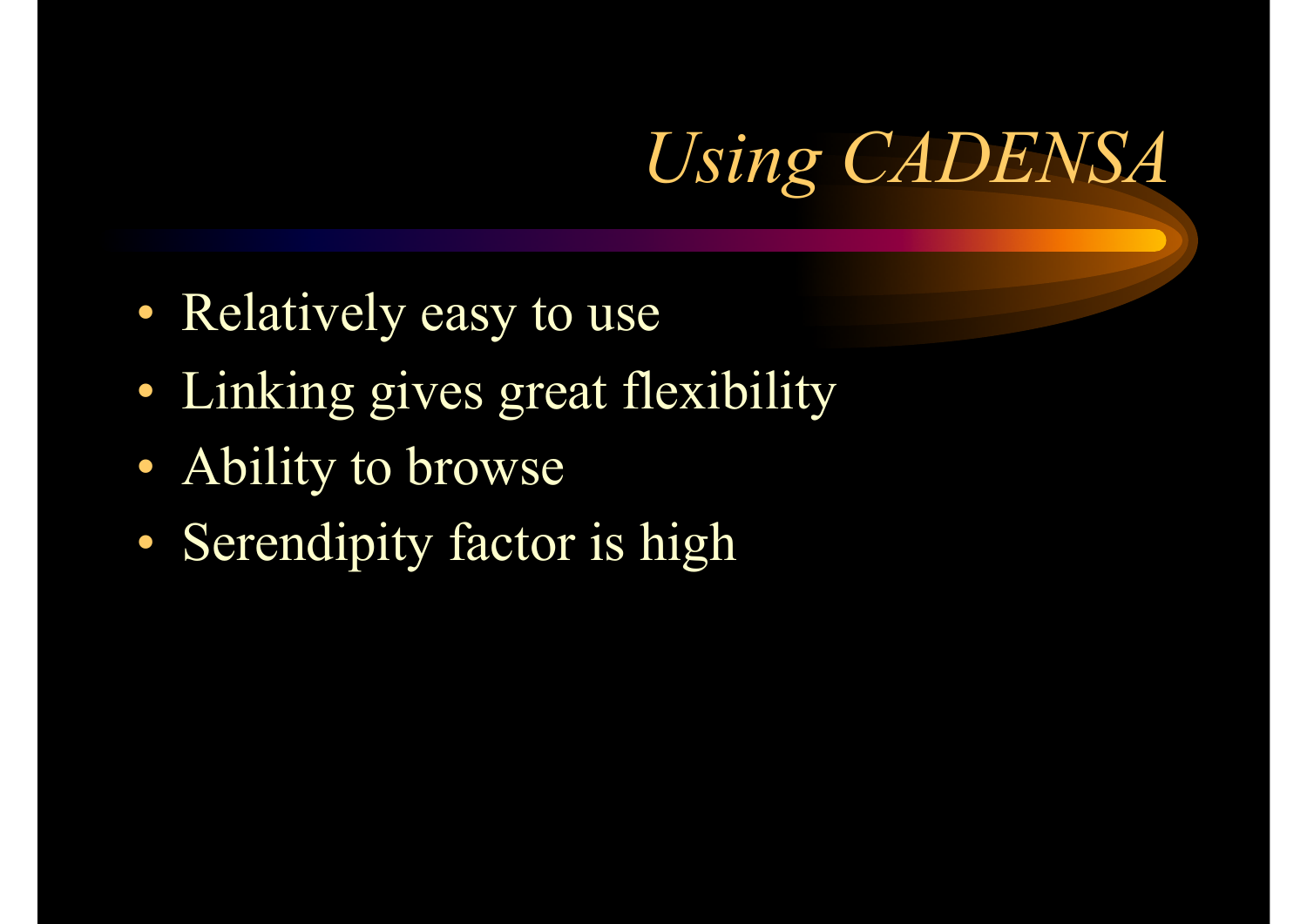

- Hardware and software upgrades
- Web access
- Uniform British Library interface
- Unicode